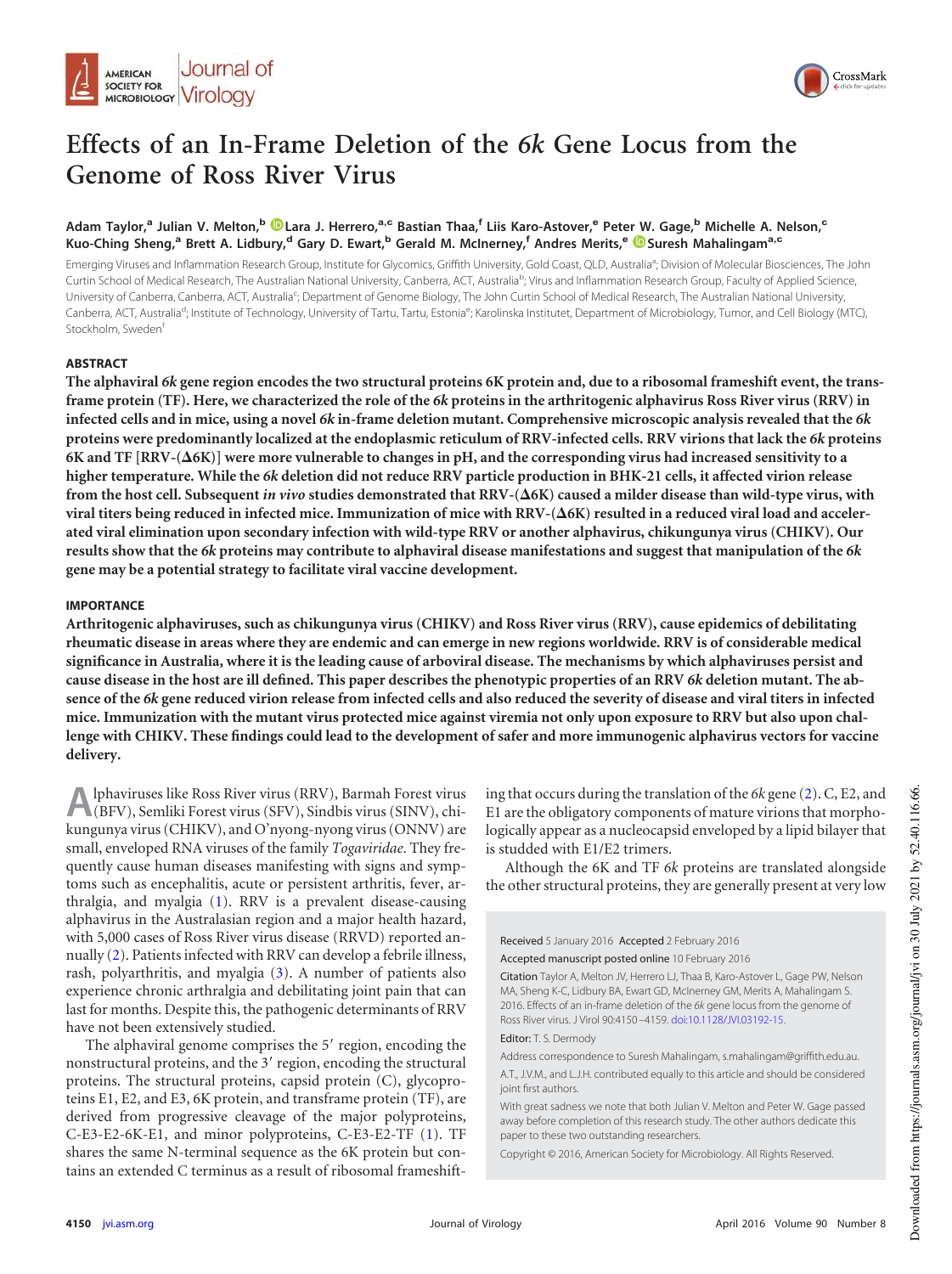levels within virus particles [\(4](#page-8-3)[–](#page-8-4)[6\)](#page-8-5). Both *6k* proteins are membrane-associated proteins, containing hydrophobic (supposed transmembrane) domains and numerous acylated amino acid residues [\(4,](#page-8-3) [7\)](#page-8-6). The role of the *6k* proteins in alphaviral disease remains unclear, although they have been shown to be involved in processes of viral replication, assembly, and release. For example, mutations of SINV *6k* resulting from either an in-frame insertion of 15 amino acids in the *6k* gene [\(8\)](#page-9-0) or a deletion of 21 amino acids from the *6k* gene [\(9\)](#page-9-1) led to defective glycoprotein processing, trafficking, and viral budding. These findings are in line with a previous report demonstrating the involvement of an SFV *6k* protein sequence in the insertion of E1 into the endoplasmic reticulum (ER) membrane [\(10\)](#page-9-2). Interestingly, complete deletion of the SFV *6k* gene had little effect on glycoprotein processing and transport but significantly impaired the release of virus particles, suggesting a role for the *6k* proteins in viral assembly or budding [\(5,](#page-8-4) [11\)](#page-9-3). Similarly, disruption of SINV TF production reduced infectious particle release during infection [\(6\)](#page-8-5). The severity of disease experienced by mice infected with SINV TF mutants was also greatly reduced relative to the severity of disease experienced by mice infected with the wild-type virus in a model of SINV neuropathogenesis [\(6\)](#page-8-5). The size, hydrophobicity, and structural characteristics of the alphaviral *6k* proteins led to the hypothesis that they could function as viral ion channels, or viroporins. In this model, the *6k* proteins are thought to be responsible for increasing host cell plasma membrane permeability, a common phenomenon of cytolytic viral infections [\(12](#page-9-4)[–](#page-9-5)[14\)](#page-9-6). A number of studies also supported a role for the alphaviral 6K protein in enhancing membrane permeability through alternative mechanisms [\(15](#page-9-7)[–](#page-9-8)[18\)](#page-9-9).

The *6k* region is not highly conserved among the alphaviruses. In particular, the relevance of the *6k* proteins for the replication and pathogenesis of RRV has not been assessed, despite the importance of this virus. Hence, we have constructed a 6K/TF deletion mutant of RRV [RRV- $(\Delta 6K)$ ] containing an in-frame deletion of the entire *6k* gene region, thereby ensuring that the translation of proteins encoded by sequences on either side of the *6k* gene region remains unaffected. Therefore, the potential caveats associated with partial gene deletions or insertions, as were done previously for SINV *6k* [\(8,](#page-9-0) [9\)](#page-9-1), are avoided. Using this mutant, we demonstrate that the *6k* proteins are involved in virus release in BHK-21 cells. Furthermore, we show that RRV- $(\Delta 6K)$ induces only mild disease in mice compared to the severity of the disease induced by its wild-type (WT) counterpart and that the viral load is reduced.  $RRV-(\Delta 6K)$ -immunized mice possessed the capacity to significantly reduce viremia upon alphavirus challenge. These results demonstrate the major role of the *6k* proteins in RRV pathogenesis and the potential of *6k* deletion as a vaccination strategy against RRV.

### **MATERIALS AND METHODS**

**Cells.** Baby hamster kidney (BHK-21; ATCC CCL-10) cells were maintained at 37°C in F15 medium supplemented with nonessential amino acids, 5% fetal calf serum (FCS), 10% tryptose phosphate broth, and 2 mM glutamine. Vero cells (ATCC CCL-81) were cultured in Opti-MEM medium supplemented with 10% FCS. Human osteosarcoma (HOS) cells (ATCC CRL-1543) were maintained in Dulbecco's modified Eagle's medium (DMEM) with 10% FCS, and HOS cells stably transfected with enhanced green fluorescent protein (EGFP)-tagged LC3 [\(19\)](#page-9-10) were kept in DMEM with 10% FCS and 1 g/liter G418.

**Construction of an RRV 6***k* **deletion mutant.**Thefragment of pRR64, an RRV T48 infectious cDNA clone, spanning from the RsrII to the SmaI restriction site was cloned into pKS+ (Stratagene, Germany). The sequence corresponding to the *6k* region was removed by polymerase incomplete primer extension PCR [\(20\)](#page-9-11) using oligonucleotides with the sequences 5'-TGC TCG TAT GCG TTC GCC CTC GGT GCG CAG C-3' and 5'-GAA CGC ATA CGA GCA CAC AGC CAC AAT TCC GAA TGT GG-3' as the primers and Phusion DNA polymerase (Thermo Scientific, USA) as the enzyme. The fragment containing the correct deletion was used to replace the corresponding fragment of pRR64. The sequence of the obtained clone, designated pRR64- $(\Delta$ 6K), was verified by sequencing.

**Viruses.** Infectious RRV RNA transcripts were generated as described by Kuhn et al. [\(21\)](#page-9-12). Briefly, pRR64 and pRR64-( $\Delta$ 6K) were linearized with SacI and transcribed using SP6 RNA polymerase, to generate full-length transcripts that were 5' capped by the inclusion of  $m<sup>7</sup>G(5')ppp(5')A$  in the transcription reaction. BHK-21 cells were transfected with these RNAs by electroporation, and both WT RRV and the *6k* deletion mutant [RRV-  $(Δ6K)$ ] were harvested at 24 to 48 h posttransfection. The deletion of the *6k* region was confirmed by RT-PCR, and the lack of 6K protein expression was verified by immunofluorescence. CHIKV (Bali isolate) was kindly provided by Linda Hueston (Centre for Infectious Diseases & Microbiology Laboratory Services, Westmead Hospital, Sydney, Australia) and propagated in Vero cells.

**Infection and replication in cell culture.** Cells were infected with viruses in Hanks' buffered salt solution (HBSS) at a multiplicity of infection (MOI) of 0.1 PFU/cell. Following adsorption of virus for 1 h at 37°C, cell monolayers were washed and fresh growth medium was added. The culture medium was assayed for the presence of infectious particles at various time points. To determine the amount of cell-associated virus, cell monolayers were washed and lysed by osmotic shock and four freeze-thaw cycles to release internal virus particles. The cell lysate was then assayed for infectious particles by a plaque assay or for viral RNA by reverse transcription-quantitative PCR (RT-qPCR).

**Temperature sensitivity.** Plaque assays were performed on Vero cells incubated at 37°C, 39°C, or 41°C. Cells were incubated with WT RRV or  $RRV-(\Delta 6K)$  for 1 h, the virus inoculum was removed, and an overlay of semisolid medium (0.16% agarose in DMEM with 2% FCS) was added to the cells. The cells were incubated at the temperatures specified below for 48 h prior to staining with crystal violet. To assay the thermal stability of WT RRV or RRV-( $\Delta$ 6K) particles, 100 PFU of each virus was incubated at 52°C or 56°C for 0, 6, or 12 min and cooled on ice. BHK-21 cells were incubated with virus for 1 h at 37°C and overlaid with semisolid medium (2% carboxymethyl cellulose [CMC] in Glasgow minimum essential medium [GMEM]). At 72 h postinfection (p.i.), the cells were fixed with 10% formaldehyde for 20 min and stained with crystal violet. The experiments were repeated three times.

pH sensitivity assessment. WT RRV or RRV-( $\Delta$ 6K) (100 PFU) was treated at room temperature with 0.3 M morpholinoethanesulfonic acid (MES) at pH 5.5 for 0, 10, 20, 30, 40, 50, or 60 s and neutralized with 1 M NaOH. BHK-21 cells were incubated with virus for 1 h at 37°C and overlaid with semisolid medium (2% CMC in GMEM). At 72 h p.i., the cells were fixed with 10% formaldehyde for 20 min and stained with crystal violet. The experiments were repeated three times.

**Virus quantification. (i) Infectious viral particle quantification by plaque assay.** All plaque assays on Vero cells were performed as described previously [\(22\)](#page-9-13).

**(ii) Viral load quantification by RT-qPCR.** RNA extraction was performed using the TRIzol reagent (Life Technologies) following the manufacturer's instructions. Extracted RNA was reverse transcribed using random nonamers and Moloney murine leukemia virus reverse transcriptase (Sigma-Aldrich) according to the manufacturer's instructions. A standard curve was generated using serial dilutions of pRR64 as described previously [\(23\)](#page-9-14). Quantification of the viral load was performed using SsoAdvanced universal probes supermix (Bio-Rad) in a 12.5-µl reaction volume to detect the nsP3 region [\(23\)](#page-9-14). Primers nsp3 Forward (5'-CCG TGG CGG GTA TTA TCA AT-3') and nsp3 Reverse (5'-AAC ACT CCC GTC GAC AAC AGA-3') and fluorogenic probe RRV nsp3 (5'-ATT AAG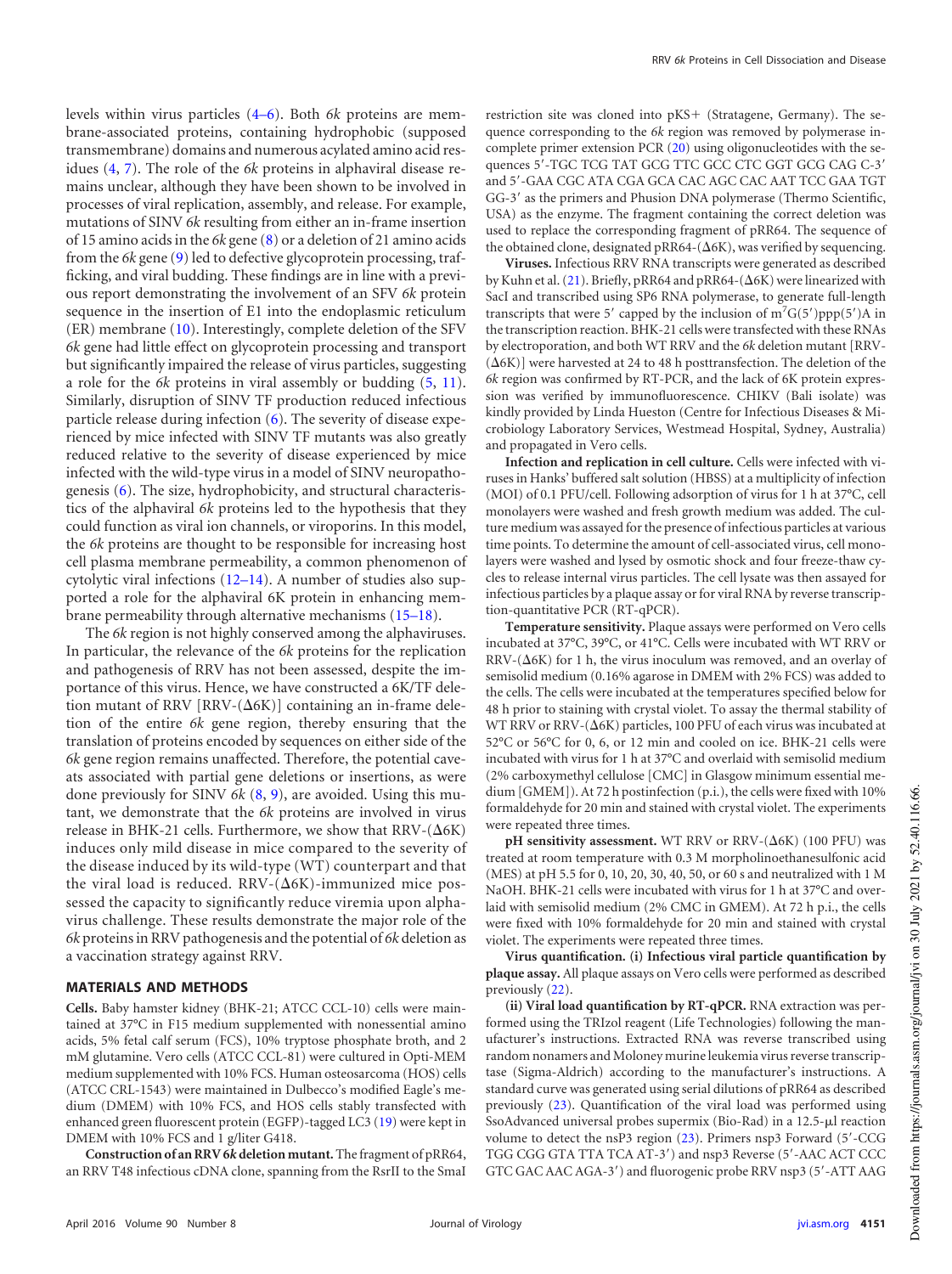AGT GTA GCC ATC C-3') were used All reactions were performed using a Bio-Rad CFX96 Touch real-time PCR detection system in 96-well plates. Cycler conditions were as follows: (i) a PCR initial activation step of 95°C for 15 min for 1 cycle and (ii) 3-step cycling at 94°C for 15 s, followed by 55°C for 30 s and 72°C for 30 s for 40 cycles. A dissociation curve was acquired using CFX Manager software to determine the specificity of the amplified products. A standard curve was plotted, and the copy numbers of the amplified products were interpolated from the standard curve using GraphPad Prism software to determine the viral load.

**Immunofluorescence.** Cells were grown on glass coverslips and infected with virus as described above. Nonpermeabilized cells were fixed on ice for 30 min with 2% paraformaldehyde in phosphate-buffered saline (PBS), or, alternatively, cells were permeabilized and fixed with 2% paraformaldehyde containing 0.1% Triton X-100 in PBS, followed by blocking in 5% horse serum in PBS at 4°C for at least 16 h. RRV *6k* proteins and E2 were labeled using rabbit polyclonal antibodies raised against the RRV 6K N-terminal region or the RRV E2 protein; mouse monoclonal antibodies against double-stranded RNA (monoclonal antibody J2; English and Scientific Consulting), calnexin (monoclonal antibody AF18; catalog number MA3027; Pierce/Thermo), GM130 (catalog number 610822; Becton Dickinson), EEA1 (catalog number 610456; Becton Dickinson), and LAMP1 (catalog number ab25630; Abcam) were employed to stain replication complexes, the ER, *cis*-Golgi network, early endosomes, and lysosomes, respectively. Human cells had to be used for this analysis because not all these organelle marker antibodies reacted with the hamster proteins in BHK-21 cells (data not shown). Autophagosomes were detected by fluorescence of EGFP-tagged LC3 in HOS cells stably transfected with this marker [\(19\)](#page-9-10). Antibodies were diluted in 5% horse serum-PBS; incubation was performed for 2 to 5 h at 21°C, followed by washing in PBS; and secondary antibodies were applied for 30 min at 21°C; suitable fluorescein isothiocyanate (FITC)-, Alexa Fluor 488-, or Alexa Fluor 555-labeled antirabbit and anti-mouse immunoglobulin secondary antibodies plus DRAQ5 (Thermo) were used to stain the nuclei. Samples were imaged with either an Olympus FV1000 confocal microscope or a Leica TCS SP5 X confocal microscope equipped with a supercontinuum pulsed white laser.

**Mouse studies.** The mouse model of RRV infection was established as described previously by Lidbury et al. [\(22\)](#page-9-13). To assess the pathogenic potentials of WT RRV and RRV-( $\Delta$ 6K), 17-day-old outbred Swiss mice were infected intraperitoneally (i.p.) with  $10^3$  PFU of each virus and the clinical manifestations were monitored for 20 days postinfection. Mock-inoculated animals were injected with the diluent alone. Clinical scores and body weights were recorded as previously described [\(24\)](#page-9-15). To evaluate the prophylactic potential of RRV- $(\Delta 6K)$ , 21-day-old C57BL/6 mice were infected with  $10^4$  PFU RRV-( $\Delta$ 6K). At day 30 postinfection, the C57BL/6 mice were challenged with 10<sup>6</sup> PFU RRV T48 or CHIKV. Viral titers in sera were evaluated by plaque assay at days 1, 2, and 3 postchallenge. All experiments were approved by the animal ethics committees of the University of Canberra and The Australian National University.

**Statistical analysis.** The statistical significance between experimental groups was determined by the Student's unpaired  $t$  test ( $P < 0.05$ ). Data are presented as the mean  $\pm$  standard error of the mean (SEM). For disease scores, experimental results were analyzed by the Mann-Whitney test. Statistical analyses were performed using GraphPad Prism software (version 4.0b; GraphPad Software Inc.). Differences in means were considered significant at a  $P$  value of  $\leq 0.05$ .

### **RESULTS**

**Subcellular localization of the** *6k* **proteins in RRV-infected cells.** We first characterized the distribution and localization of the RRV *6k* proteins in RRV-infected BHK-21 cells at 12 h postinfection (p.i.) by immunofluorescence.When infected cells were processed by fixation, permeabilization, and immunostaining for either the RRV *6k* proteins or RRV E2, we readily detected these proteins [\(Fig. 1A,](#page-3-0) right), while nonpermeabilized infected cells were positive for E2 but not the *6k* proteins [\(Fig. 1A,](#page-3-0) left). This suggests that the RRV *6k* proteins were not exposed to the extracellular space. When examined with a higher magnification, both the *6k* proteins and E2 were predominantly present at the periphery of the nuclei with punctate appearances [\(Fig. 1B\)](#page-3-0), reminiscent of localization to the vesicular organelles.

We then performed higher-resolution confocal microscopy to determine the subcellular localization of the *6k* proteins [\(Fig. 2\)](#page-4-0). A punctate intracellular distribution of the *6k* proteins without discernible accumulation at the plasma membrane was observed. These intracellular foci did not represent replication complexes, as evidenced by costaining for the replication intermediate doublestranded RNA [\(Fig. 2A\)](#page-4-0). The lack of *6k* signals in cells infected with RRV-( $\Delta$ 6K) demonstrates the specificity of the staining [\(Fig.](#page-4-0) [2B\)](#page-4-0). Further, colocalization analysis with organelle markers showed that the *6k* protein foci in cells infected with WT RRV extensively colocalized with calnexin, a marker for the ER [\(Fig.](#page-4-0) [2C\)](#page-4-0), while the *6k* proteins did not colocalize to any considerable extent with markers for the *cis*-Golgi network [\(Fig. 2D\)](#page-4-0), early endosomes [\(Fig. 2E\)](#page-4-0), or lysosomes [\(Fig. 2F\)](#page-4-0). Also, the *6k* proteins were not targeted to autophagosomes [\(Fig. 2G\)](#page-4-0), which accumulate in alphavirus-infected cells [\(25\)](#page-9-16). Thus, this in-depth microscopic analysis shows that the *6k* proteins were predominantly localized to the ER in RRV-infected cells.

**Effect of the** *6k* **deletion on RRV temperature and pH sensitivity.** We then went on to assess whether the *6k* proteins affect the sensitivity of RRV virions to variations in temperature or pH, as such a role has been suggested in the context of other alphavirus *6k* mutations [\(26\)](#page-9-17). To assess the thermostability of virions, WT RRV and RRV- $(\Delta 6K)$  particles were treated at elevated temperatures (52 or 56°C) for 0, 6 and 12 min, before being cooled to 4°C and assayed by plaque assay. WT RRV and RRV- $(\Delta 6K)$  were both completely inactivated following incubation at 56°C, and no difference in the amount of infectious virus after incubation at 52°C was found (data not shown), indicating that there was no difference in the thermal stability of RRV- $(\Delta 6K)$  and WT virus particles. To examine the temperature sensitivity of RRV- $(\Delta 6K)$ during replication, 10-fold dilutions of either WT RRV or  $\mathrm{RRV}\text{-}\mathrm{(\Delta6K)}$  were overlaid onto Vero cells and incubated at different temperatures. Variations in temperature did not differentially affect the infectivity of the WT and mutant viruses at 37°C and 39°C, where similar plaque numbers were counted, while no plaques were detected at 41°C [\(Fig. 3A](#page-5-0) and [B\)](#page-5-0). The plaque size of  $RRV-(\Delta6K)$  was, however, significantly reduced compared to that of WT RRV at 39°C but not at 37°C [\(Fig. 3C\)](#page-5-0). Thus, unlike the stability of virions and their ability to infect cells, a subsequent step of the RRV replication cycle was clearly affected by the deletion of the *6k* region.

To examine the effect of deletion of the *6k* proteins on the pH sensitivity of virions, WT RRV and RRV- $(\Delta 6K)$  particles were incubated at pH 5.5 for various times prior to neutralization and subsequent plaque assay. WT RRV was stable at pH 5.5 with no reduction of infectivity [\(Fig. 3D\)](#page-5-0). In contrast,  $RRV-(\Delta 6K)$  virions were sensitive to low pH, as their infectivity was significantly reduced following incubation at pH 5.5 for 60 s compared to that of WT RRV. In summary, we observed a tendency for RRV to have a higher vulnerability to temperature and pH when it lacked the *6k* proteins.

*6k* **deletion does not affect virus particle production but affects the release of virus particles from BHK-21 cells.** Next, we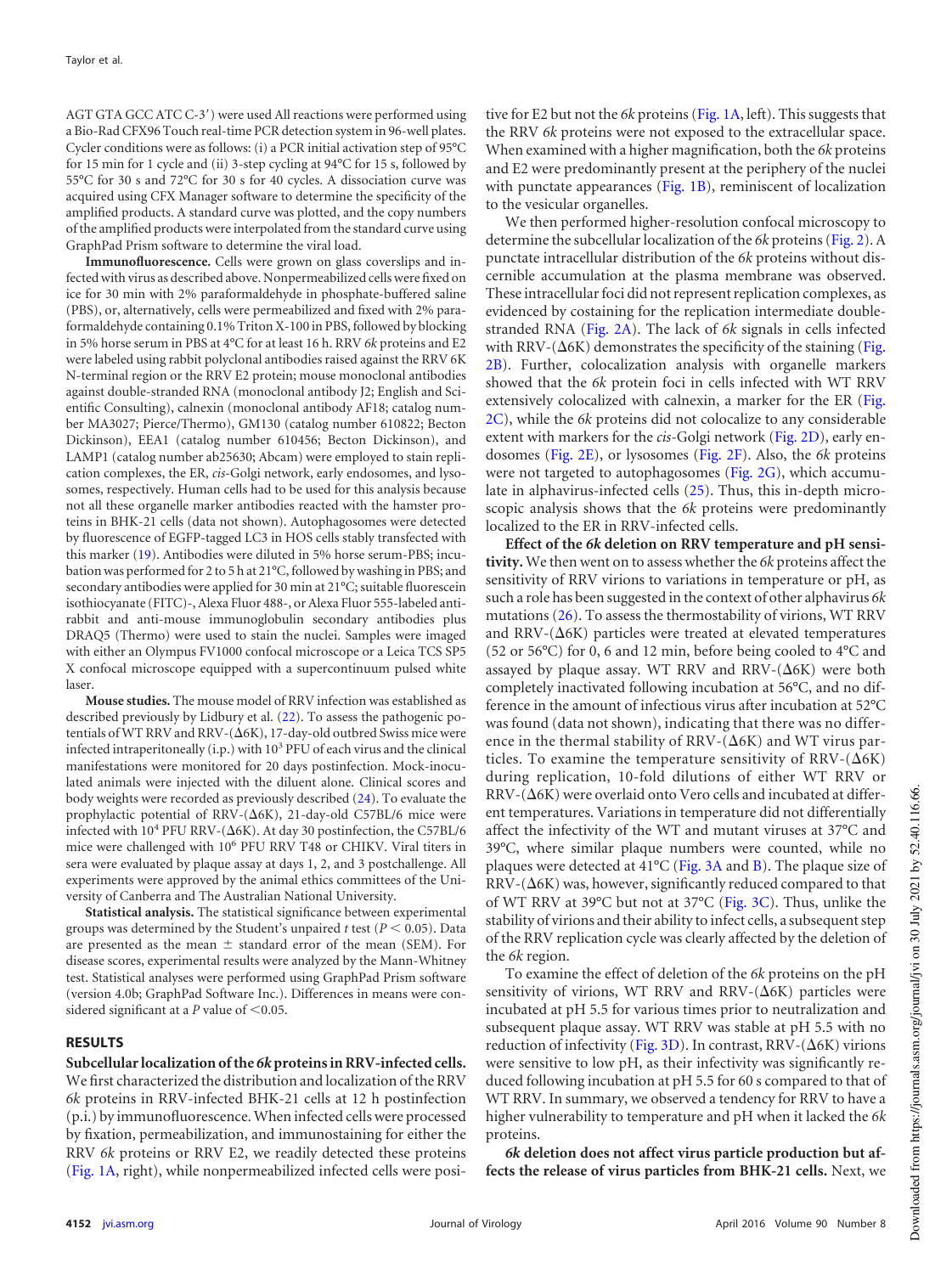

<span id="page-3-0"></span>**FIG 1** Cellular distribution of the RRV *6k* and E2 proteins in WT RRV-infected BHK-21 cells. BHK-21 cell monolayers were infected with WT RRV at an MOI of 0.1 for 1 h, placed in fresh growth medium, and incubated for 12 h. (A) Cells were either fixed with paraformaldehyde (nonpermeabilized) or permeabilized and fixed with paraformaldehyde containing 0.1% Triton X-100. The cellular location of the *6k* proteins and the E2 protein was visualized using rabbit polyclonal antibodies raised against the RRV 6K N-terminal region and the RRV E2 protein, respectively, followed by FITC-conjugated secondary antibodies. Cells were examined using fluorescence (top row) and light (middle row) microscopy, and merged images (bottom row) were generated. Bar =  $40 \mu m$ . (B) RRV 6k proteins and the E2 protein exhibit a punctate distribution in BHK-21 cells. BHK-21 cell monolayers were infected with WT RRV, fixed, and permeabilized at 12 h p.i. and stained as described in the legend to panel A. Bar = 20  $\mu$ m.

asked whether deletion of the *6k* proteins affected RRV replication. To this end, BHK-21 cells were infected with either WT RRV or RRV-( $\Delta$ 6K), and the supernatants were harvested at various times postinfection and titrated by plaque assay. At early times postinfection (0 to 16 h), no significant difference in the amount of infectious cell-associated WT RRV or RRV- $(\Delta 6K)$  was observed, suggesting that deletion of the *6k* gene did not affect the rate of replication of RRV (Fig.  $4A$ ). However, at late times ( $>$ 24 h) postinfection, the amount of cell-associated RRV-( $\Delta$ 6K) significantly increased compared to the amount of WT RRV, indicating that virions of RRV-( $\Delta$ 6K) were not efficiently released and accumulated within and/or at the surface of infected cells. Additionally, the significant increase in the amount of WT RRV released from BHK-21 cells compared to the amount of RRV- $(\Delta 6K)$  released, which was especially evident at 16 h p.i. and later time points, also supports the conclusion that the release of RRV-  $(Δ6K)$  was compromised [\(Fig. 4B\)](#page-6-0). Complementary RT-qPCR analysis of culture supernatants and lysates containing cell-associated virus also revealed evidence of the disturbed release of  $\mathrm{RRV\text{-}}(\Delta 6\mathrm{K});$  the cell-associated viral genome copy numbers of  $RRV-(\Delta 6K)$  significantly increased at 24 h p.i. with respect to the cell-associated viral genome copy numbers of WT RRV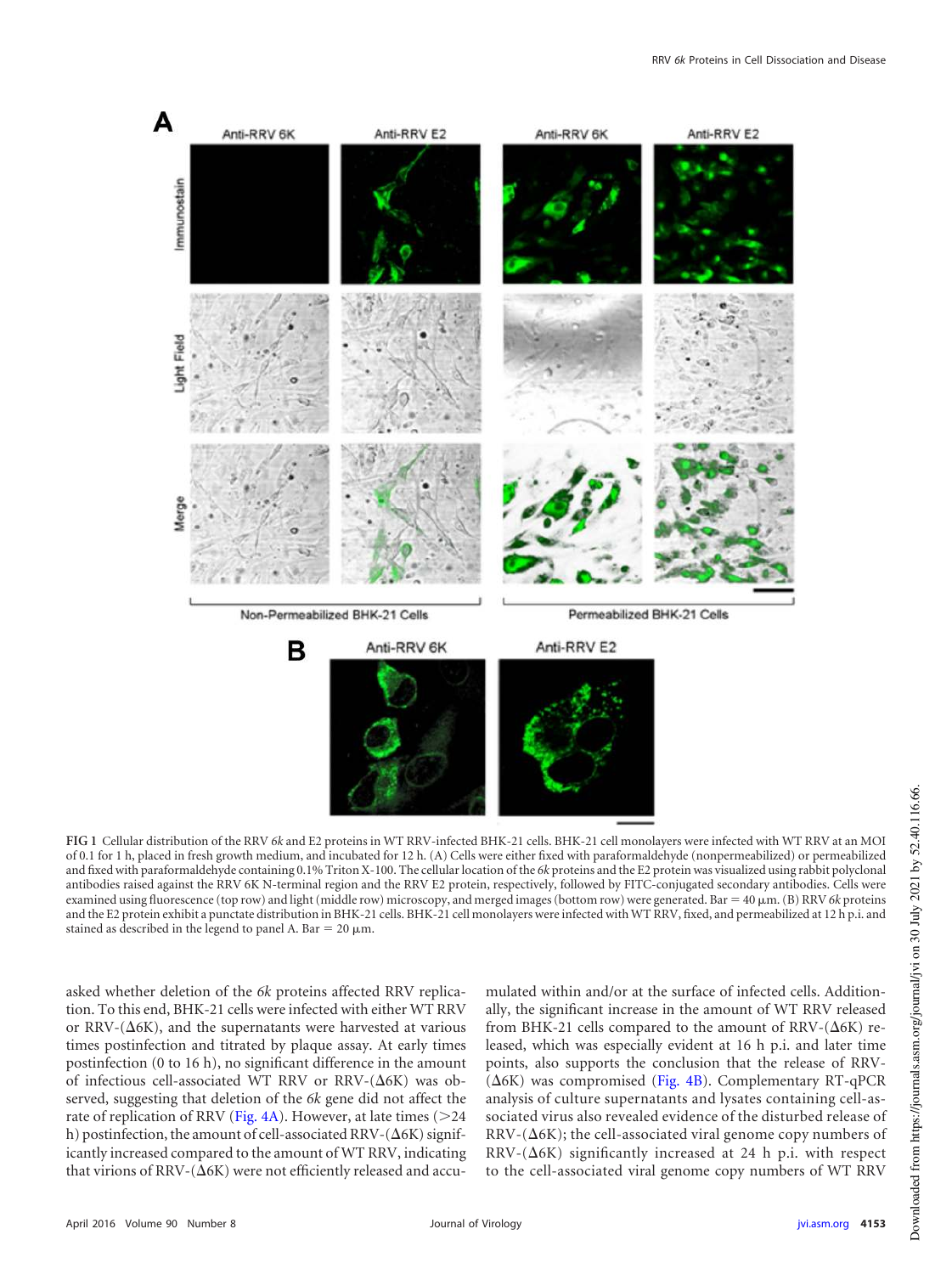

<span id="page-4-0"></span>FIG 2 Subcellular localization of the RRV 6k proteins. (A and B) BHK-21 cell monolayers were infected with WT RRV (A) or RRV-( $\Delta$ 6K) (B) at an MOI of 0.1 for 1 h, placed in fresh growth medium, and incubated for 12 h. Cells were permeabilized and fixed with paraformaldehyde containing 0.1% Triton X-100. The subcellular localization of the *6k* proteins was visualized using rabbit polyclonal antibodies raised against the RRV 6K N-terminal region (pseudocolored red), combined with staining of the indicated organelles (green). dsRNA, double-stranded RNA. Bar = 10  $\mu$ m. (C to G) HOS cells were infected with WT RRV as indicated and fixed and permeabilized, followed by costaining for the *6k* proteins (red) and the indicated organelle marker (green). Mouse monoclonal antibodies against calnexin, GM130, EEA1, and LAMP1 were used to stain the ER (C), *cis*-Golgi network (D), early endosomes (E), and lysosomes (F), respectively. (G) Autophagosomes were detected by fluorescence of EGFP-tagged LC3 in HOS cells stably transfected with this marker.

[\(Fig. 4C\)](#page-6-0), a finding which correlates with the larger amount of infectious cell-associated RRV- $(\Delta 6K)$  detected [\(Fig. 4A\)](#page-6-0). The genome copy numbers of RRV- $(\Delta 6K)$  were significantly reduced in culture supernatants at 16 h p.i. though not at 24 h p.i. [\(Fig. 4D\)](#page-6-0). This may result from increased survival of RRV- $(\Delta 6K)$ -infected

cells, allowing a prolonged or more efficient synthesis of viral RNA. To rule out the possibility that this effect may be caused by a reduced genome copy number/PFU ratio of RRV- $(\Delta 6K)$ , such ratios were determined for both WT RRV and RRV- $(\Delta 6K)$  (data not shown). No difference was found, indicating that the high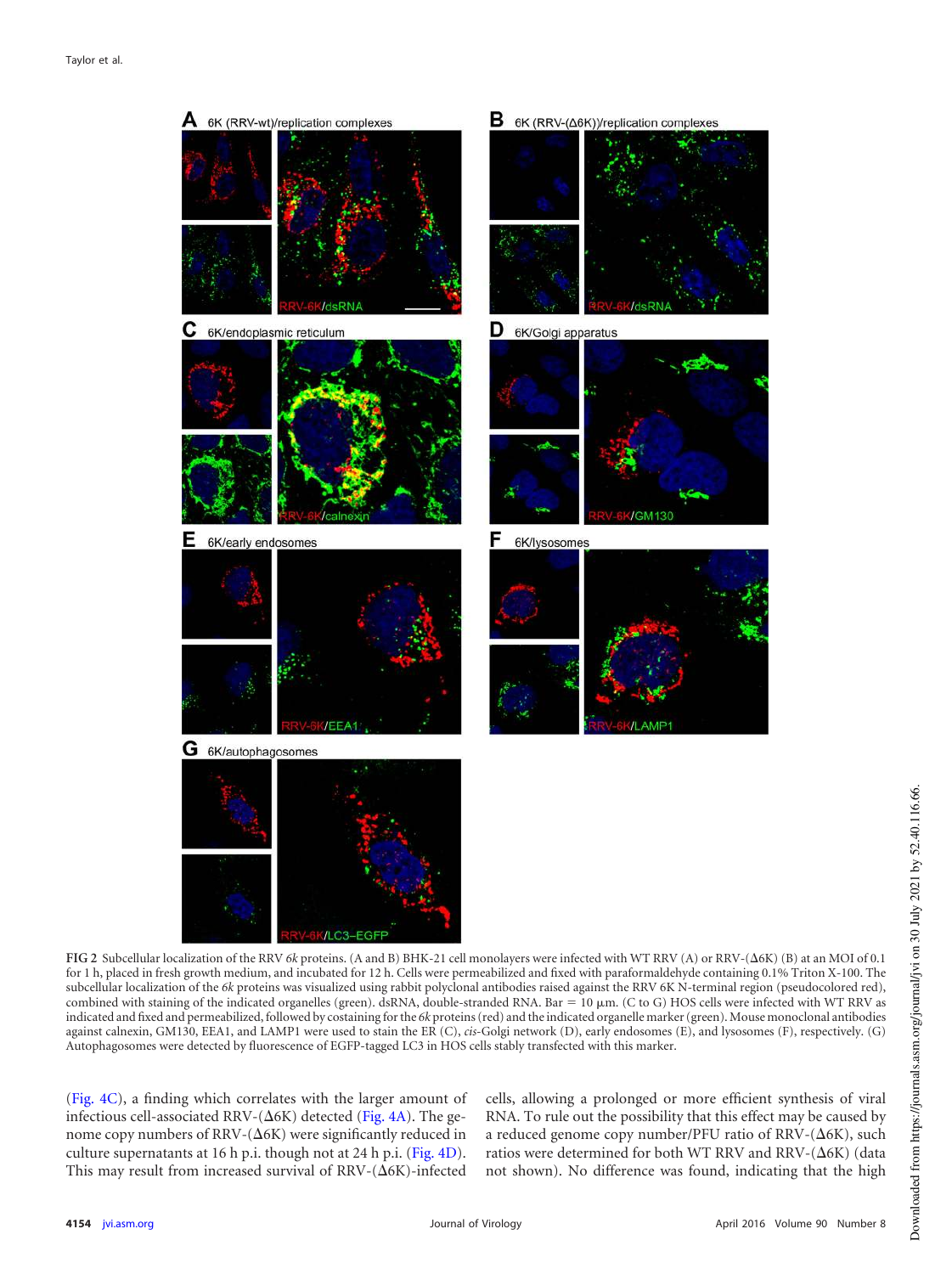

<span id="page-5-0"></span>FIG 3 RRV-( $\Delta$ 6K) temperature and pH sensitivity. (A) Representative plaque phenotypes of WT RRV and RRV-( $\Delta$ 6K) at the specified temperatures. (B) Average plaque count for WT RRV and RRV-( $\Delta$ 6K) at 37°C and 39°C. The plaque count was zero at 41°C. The data represent the means  $\pm$  SEMs from three independent determinations. (C) Average plaque diameter for WT RRV and RRV-( $\Delta$ 6K) at 37°C and 39°C. (D) Relative amount of infectious WT RRV and  $RRV-(\Delta 6K)$  after exposure to pH 5.5 for the indicated times normalized to the amount at time zero (100%). The data represent the means  $\pm$  SEMs from three independent determinations.  $\hat{P}$  values were determined by Student's unpaired  $t$  test. \*\*,  $P < 0.01$ ; \*\*\*,  $P < 0.001$ .

genome copy number of RRV- $(\Delta 6K)$  in the cell culture supernatant at 24 h p.i. may be due to the release of virus RNA-containing cell debris into the culture medium. Together these data suggest that, although virus production was not reduced, deletion of *6k* inhibited the release of RRV from host cells.

RRV-( $\Delta$ 6K)-infected mice show a reduced severity and dura**tion of RRV disease.** Several *in vivo* studies examining the role of the alphavirus structural proteins have outlined the importance of the envelope glycoproteins in viral pathogenesis [\(27,](#page-9-18) [28\)](#page-9-19). However, little is known about the effect of the *6k* proteins on alphaviral virulence. To examine this for RRV, Swiss mice were mock infected or infected with  $10^3$  PFU of WT RRV or RRV-( $\Delta$ 6K) and monitored for disease signs and body weight. WT RRV-infected

mice developed severe disease signs, including a loss of hind limb grip strength and dragging of the hind limbs. These disease signs peaked at day 10 p.i. and resolved by day 20 [\(Fig. 5A\)](#page-7-0). Furthermore, WT RRV-infected mice failed to gain weight, showing signs of wastage, which also peaked at day 10 p.i. [\(Fig. 5B\)](#page-7-0). In contrast,  $RRV-(\Delta 6K)$ -infected mice did not present the same severity of disease as WT RRV-infected mice, showing only mild hind limb weakness and a low level of lethargy. This mild disease peaked at day 6 and resolved by day 12 p.i. [\(Fig. 5A\)](#page-7-0). RRV-( $\Delta$ 6K)-infected mice also started to gain weight by day 8 [\(Fig. 5B\)](#page-7-0). In addition, a significant decrease in the viral load was found in both the quadriceps muscle [\(Fig. 5C\)](#page-7-0) and the ankle joints [\(Fig. 5D\)](#page-7-0) of RRV-  $(\Delta 6K)$ -infected mice. While peak viral titers in WT RRV-infected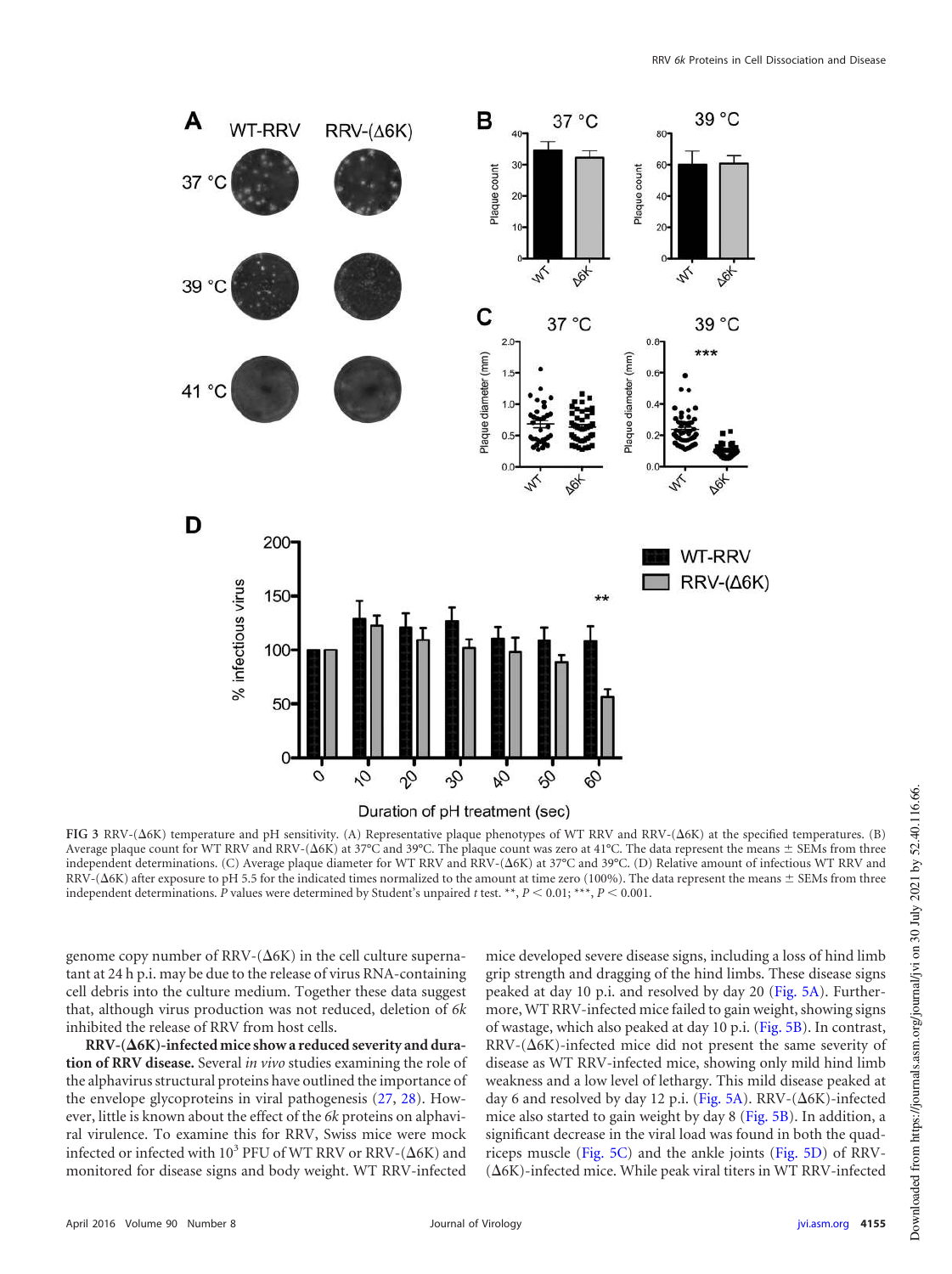

<span id="page-6-0"></span>**FIG 4** Deletion of RRV *6k* has no effect on RRV particle production in BHK-21 cells but inhibits particle release. BHK-21 cells were infected with either WT RRV or RRV-( $\Delta$ 6K) at an MOI of 0.1 for 1 h and placed in growth medium. (A and B) Quantification of infectious cell-associated virus (A) and virus released into the cell culture supernatant (B) by plaque assay. The limit of detection for the plaque assay was 10 PFU/ml. (C and D) Determination of viral genome copy numbers by RT-qPCR at the indicated times p.i. for cell-associated virus (C) and virus in the culture supernatant (D). *P* values were determined by Student's unpaired *t* test.  $*, \overline{P}$  < 0.05; \*\*,  $P$  < 0.01; \*\*\*,  $\overline{P}$  < 0.001.

mice were observed at day 5 p.i.,  $RRV-(\Delta 6K)$  titers in the quadriceps muscle peaked at day 3 and were markedly lower than those of WT RRV. A significant decrease in the RRV- $(\Delta 6K)$  titer in comparison to the WT RRV titer was observed in both quadriceps muscle and ankle joint tissues from day 5 p.i. RRV- $(\Delta 6K)$  was cleared from the ankle joints of infected mice at day 8 p.i. In addition, we detected viral RNA in the ankle joints of mice up to 1 month p.i. with WT RRV but not with RRV- $(\Delta 6K)$  [\(Fig. 5E\)](#page-7-0), indicating the persistence of WT RRV but not the *6k* mutant.

 $RRV-(\Delta 6K)$  immunization results in a reduced viral burden during alphaviral infection. As RRV-( $\Delta$ 6K) showed significantly reduced virulence in the host, we tested its prophylactic efficacy. Mice were immunized with  $10^4$  PFU of RRV-( $\Delta$ 6K) or mock immunized with PBS and at day 30 p.i. were challenged with a high dose (10<sup>6</sup> PFU) of WT RRV or CHIKV. As shown in [Fig. 6,](#page-8-7) RRV- $(Δ6K)$ -immunized mice showed an overall reduced viral load in serum after infection with RRV [\(Fig. 6A\)](#page-8-7) or CHIKV [\(Fig. 6B\)](#page-8-7). Immunization with  $RRV-(\Delta 6K)$  resulted in the effective reduction of the RRV load already by day 1 p.i. [\(Fig. 6A\)](#page-8-7). When the  $RRV-(\Delta 6K)$ -immunized mice were challenged with CHIKV, viral titers at day 2 were reduced 10-fold compared to those in mock-immunized mice [\(Fig. 6B\)](#page-8-7), indicating cross protection. By day 3 postchallenge, infectious virus was cleared from the serum of  $RRV-(\Delta 6K)$ -immunized mice but not control mice in both RRVand CHIKV-challenged mice [\(Fig. 6\)](#page-8-7). These findings suggest that  $RRV-(\Delta 6K)$  immunization offers protection against reinfection with the same or even a closely related alphavirus by reducing the viral burden in the host.

### **DISCUSSION**

Little is known about the importance and role of the RRV *6k* proteins, 6K and TF, during virus infection and replication. A number of previous studies have used partial gene deletions or insertions to investigate the role of the alphaviral 6K protein [\(8,](#page-9-0) [9\)](#page-9-1). However, in such mutants, it is not known whether protein function is completely abolished. Also, it is not known whether these approaches result in the expression of a novel protein with different properties and what effects that this might have on processes such as viral replication and host cell metabolism [\(29,](#page-9-20) [30\)](#page-9-21). Furthermore, the recent discovery of TF, the result of a translational frameshift in the *6k* gene, brings added uncertainty to the validity of these approaches [\(2,](#page-8-1) [31\)](#page-9-22). Additionally, the *6k* gene is not highly conserved between alphaviruses, making it difficult to compare findings in different alphaviruses. In this study, an RRV mutant containing an in-frame deletion of the entire *6k* gene region was constructed, thereby ensuring that the translation of proteins encoded by sequences on either side of the *6k* gene region remained unaffected. This mutant is directly analogous to the alphavirus *6k* deletion mutant of SFV described previously [\(11\)](#page-9-3).

Immunofluorescence detection of the *6k* proteins showed a punctate perinuclear distribution, suggesting that these proteins were largely retained within the cell. The *6k* proteins were not detectable in RRV-infected nonpermeabilized cells by immunofluorescence, indicating that the epitope for the *6k* antibody, the N-terminal end of the *6k* proteins, was not detectably exposed at the cell surface in infected cells. The predominant localization of the RRV *6k* proteins was at the ER, in line with the findings of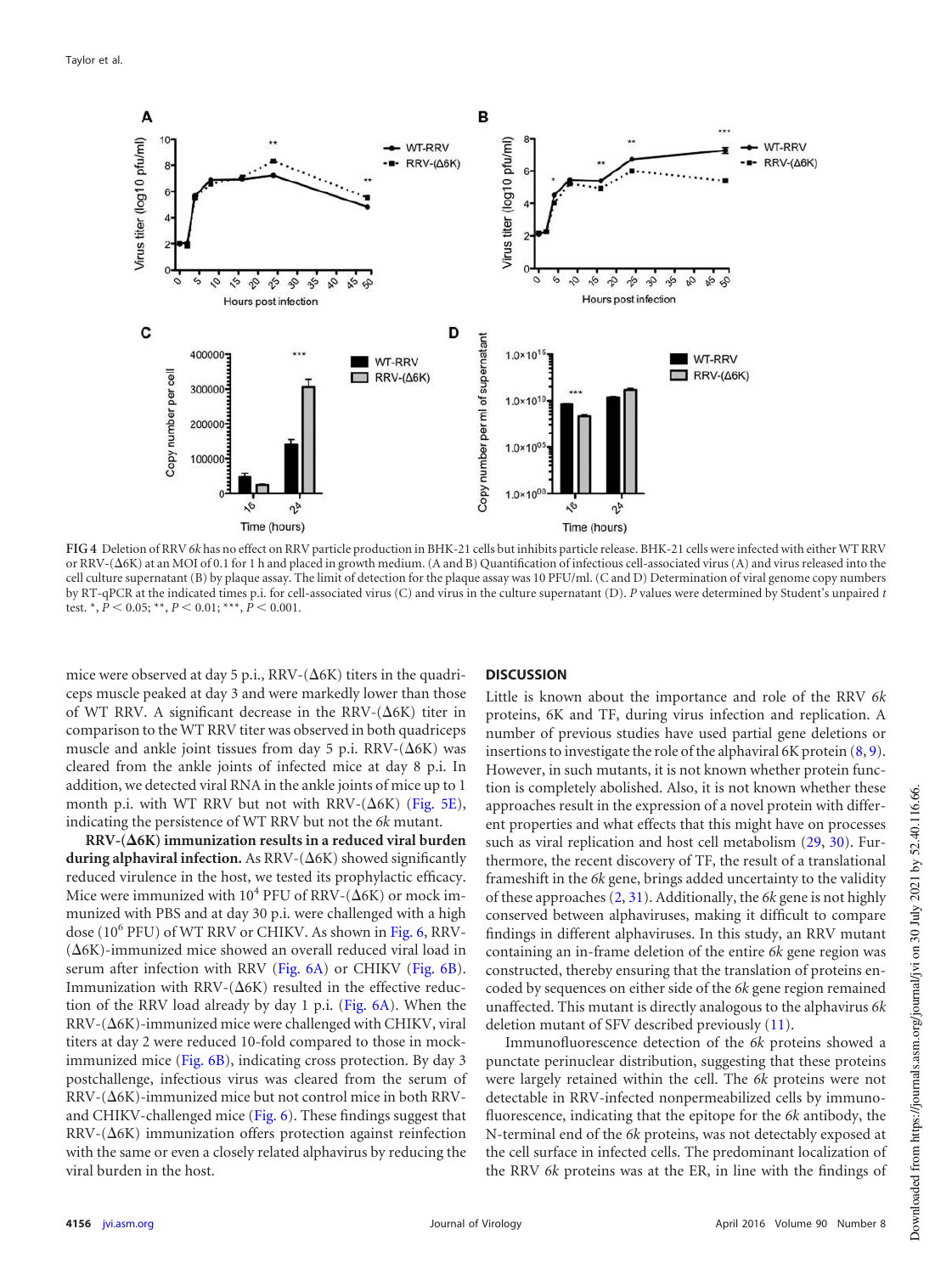

<span id="page-7-0"></span>FIG 5 RRV-induced disease in mice infected with WT RRV and RRV-( $\Delta$ 6K). Seventeen-day-old outbred Swiss mice were infected with 10<sup>3</sup> PFU of WT RRV or RRV-( $\Delta$ 6K) by intraperitoneal injection. Mock-inoculated mice were injected with PBS alone. (A) Mice were scored for lethargy and hind limb dysfunction on the basis of the following scale: 0, no disease signs; 1, ruffled fur; 2, very mild hind limb weakness; 3, mild hind limb weakness; 4, moderate hind limb weakness and dragging of hind limbs; 5, severe dragging; 6, complete loss of hind limb function; 7, moribund state. Data for disease scores were analyzed by the Mann-Whitney test. \*,  $P < 0.05$ , \*\*,  $P < 0.01$ . (B) Mice were monitored daily for changes in weight. Values are the means  $\pm$  SEMs for 8 mice per group. \*,  $P$ 0.05. (C and D) On days 1, 3, 5, and 8 p.i., the quadriceps muscle (C) and ankle joints (D) were collected and the amount of infectious virus was determined by plaque assay. The limit of detection for the plaque assay was 10 PFU/ml. The data represent the means  $\pm$  SEMs for 4 mice per group and are representative of those from two separate experiments. *P* values were determined by Student's unpaired *t* test.\*,  $P < 0.05$ ; \*\*,  $P < 0.01$ ; \*\*\*,  $P < 0.001$ . (E) RT-PCR analysis of the E2 region of viral RNA in the ankle joint tissue of WT RRV- or RRV-( $\Delta$ 6K)-infected mice at different times after infection. The hypoxanthine-guanine phosphoribosyltransferase (HPRT) housekeeping gene was used as a loading control. Lanes 1, day 5 p.i.; lanes 2, day 10 p.i.; lanes 3, day 15 p.i.; lanes 4, day 30 p.i.

previous studies on SINV [\(4\)](#page-8-3) and SFV [\(7\)](#page-8-6) *6k* proteins. At the ER, the alphaviral *6k* proteins may function as ion channels, thereby disrupting calcium homeostasis by the sustained release of calcium from the ER store [\(13,](#page-9-5) [31\)](#page-9-22). The sustained release of calcium from the ER store leads to increased cytoplasmic calcium levels, triggering cell shrinkage and cell permeabilization, which are likely to play a role in the later stages of alphavirus replication, such as viral budding and release [\(15\)](#page-9-7). The subcellular localization of the *6k* proteins was, however, not completely congruent with the ER, implying some shuttling of 6K/TF to other vesicular organelles and/or the plasma membrane.

The reduced infectious RRV- $(\Delta 6K)$  titers for released but not cell-associated virus suggest that the RRV *6k* proteins are required for efficient viral dissociation from the cell. The inefficient cell dissociation of RRV- $(\Delta 6K)$  virions may be linked to the formation of ion channels by the *6k* proteins [\(16\)](#page-9-23). Membrane permeabilization by ion channel formation leads to changes in the local membrane potential, creating an environment thought to promote alphaviral budding [\(9,](#page-9-1) [32\)](#page-9-24). This defect in cell dissociation was most likely enhanced at 39°C, as at this temperature RRV-( $\Delta$ 6K) made the same number of plaques as WT RRV, but the plaques were smaller than those of WT RRV. With the 6K protein of SFV thought to play a role in the organization and stability of the heterodimeric E1-E2 glycoprotein complex, it is possible that deletion of the RRV *6k* proteins may influence the downstream processing and/or trafficking of the RRV glycoproteins and ultimately affect virus assembly and replication [\(31,](#page-9-22) [33\)](#page-9-25). Notably, in contrast to RRV- $(\Delta 6K)$ , the SFV  $6k$  deletion mutant demonstrated a dramatic decrease in the rate of viral replication [\(5,](#page-8-4) [11\)](#page-9-3). In addition, a *6k* deletion mutant of salmonid alphavirus (SAV) was found to be nonviable [\(34\)](#page-9-26), outlining the functional divergence of the *6k* proteins in different alphaviruses.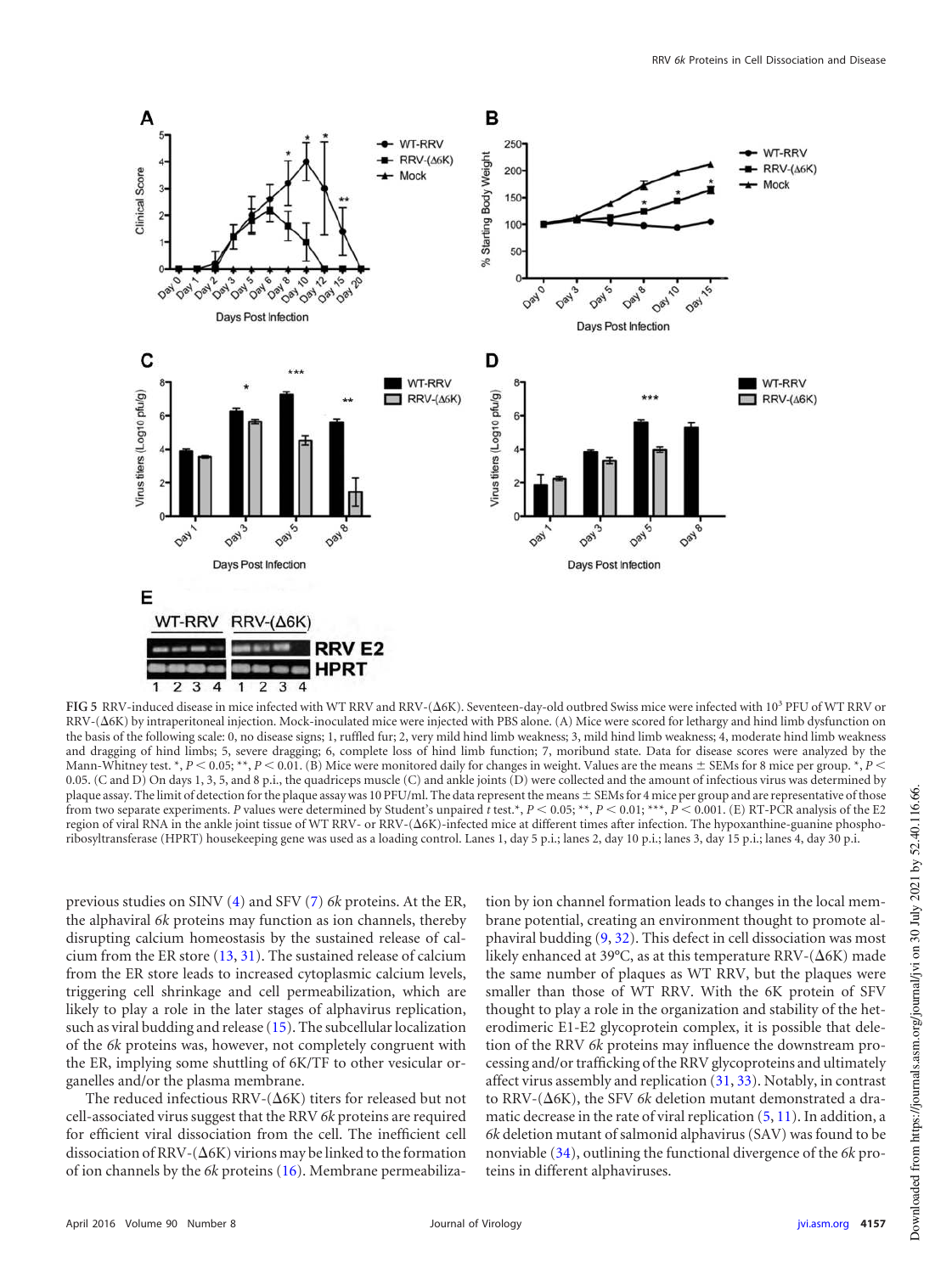

<span id="page-8-7"></span> $FIG 6$  Primary RRV- $(\Delta 6K)$  infection reduces the viral burden upon secondary exposure to alphavirus in mice. C57BL/6 mice were immunized with 10<sup>4</sup>  $PFU RRV-(\Delta6K)$  or mock immunized with PBS alone. At day 30 p.i., the mice were challenged with 10<sup>6</sup> PFU WT RRV (A) and CHIKV (B). Viral titers in sera were evaluated by the plaque assay at days 1, 2, and 3 postchallenge. The limit of detection for the plaque assay was 10 PFU/ml. Each data point represents the mean  $\pm$  SEM for 4 mice per group, and the data are representative of those from two separate experiments. *P* values were determined by Student's unpaired *t* test.  $*$ ,  $P < 0.05$ ;  $**$ ,  $P < 0.01$ .

In animal studies,  $\text{RRV-(}\Delta6\text{K})$ -infected mice did not show disease of the same severity as that in WT RRV-infected mice. RRV-  $(\Delta 6K)$  induced mild disease, which culminated and resolved 4 and 8 days earlier, respectively, than WT RRV disease. RRV- $(\Delta 6K)$ infected mice continued to gain weight, in contrast to WT RRVinfected mice. These observations are in line with those of previous studies into the role of SINV TF during infection *in vivo*, which found that mice infected with an SINV TF deletion mutant developed a disease less severe than that in mice infected with WT SINV [\(6\)](#page-8-5). The attenuated disease in mice infected with the SINV TF deletion mutant was associated with a reduced viral burden in the target organs [\(6\)](#page-8-5), much like the reduced viral titers observed here in the quadriceps muscle and ankle joint of  $RRV-(\Delta 6K)$ infected mice. It is therefore likely that the inefficient release of RRV-( $\Delta$ 6K) from the host cell, observed *in vitro*, contributed to the reduced viral burden in RRV- $(\Delta 6K)$ -infected mice and, subsequently, the reduced inflammation and disease. In this regard, no RRV RNA was detectable within joint tissue of RRV- $(\Delta 6K)$ infected mice at 30 days postinfection.

The attenuated nature of infection with  $RRV-(\Delta 6K)$  provides the possibility for using this virus as a vaccine vector, avoiding severe RRV disease. Similarly, Hallengärd and colleagues reported that CHIKV with a *6k* deletion was also attenuated *in vivo*, induced

high levels of neutralizing antibodies, and protected animals against viremia and joint swelling upon challenge with WT CHIKV [\(35\)](#page-9-27). Thus, the deletion of *6k* has the potential to generally attenuate alphaviruses and may be used as a potential vaccination strategy against RRV. Importantly, our results show that immunization with RRV- $(\Delta 6K)$  also protected against disease upon challenge with the related arthritogenic alphavirus CHIKV. This is evidence for cross protection, a phenomenon reported for the respective wild-type viruses and may be caused by the induction of broadly neutralizing antialphavirus antibodies [\(36,](#page-9-28) [37\)](#page-9-29). Thus, vaccination with a *6k* deletion virus has the potential to protect against disease by several related alphaviruses.

In conclusion, we describe the phenotypic properties of an RRV *6k* deletion mutant, whereby the *6k* gene locus likely plays a key role in the enhanced pathogenicity exhibited by RRV. Understanding the viral genetic loci that govern pathogenesis could ultimately lead to the development of safer and more immunogenic alphavirus vectors for vaccine delivery. In this regard, manipulating the *6k* gene locus could be a potential strategy for future viral vector-based vaccine development.

## **ACKNOWLEDGMENTS**

We thank Pontus Aspenström, Karin Loré, and Lisa Westerberg (Karolinska Institutet, Stockholm, Sweden) for the generous provision of reagents.

Part of this work was supported by a National Health and Medical Research Council grant to S.M. (grant 399700) and a Swedish Research Council grant (621-2014-4718) to G.M.M. A.T. is the recipient of a National Health and Medical Research Council early career research fellowship (1073108). L.J.H. is the recipient of an Australian Research Council Discovery early career researcher award (140101493). S.M. is the recipient of a National Health and Medical Research Council senior research fellowship (1059167).

## **FUNDING INFORMATION**

Department of Health | National Health and Medical Research Council (NHMRC) provided funding to Suresh Mahalingam under grant numbers 399700, 1047252, and 1059167. Svenska Forskningsrådet Formas (Swedish Research Council Formas) provided funding to Gerald Michael McInerney under grant number 621-2014-4718.

The funders had no role in study design, data collection and interpretation, or the decision to submit the work for publication.

## <span id="page-8-0"></span>**REFERENCES**

- <span id="page-8-1"></span>1. **Strauss JH, Strauss EG.** 1994. The alphaviruses: gene expression, replication, and evolution. Microbiol Rev **58:**491–562.
- <span id="page-8-2"></span>2. **Russell RC.** 2002. Ross River virus: ecology and distribution. Annu Rev Entomol **47:**1–31. http://dx.doi.org/10.1146/annurev.ento.47.091201 .145100.
- <span id="page-8-3"></span>3. **Harley D, Sleigh A, Ritchie S.** 2001. Ross River virus transmission, infection, and disease: a cross-disciplinary review. Clin Microbiol Rev **14:**909 –932. http://dx.doi.org/10.1128/CMR.14.4.909-932.2001.
- <span id="page-8-4"></span>4. **Gaedigk-Nitschko K, Schlesinger MJ.** 1990. The Sindbis virus 6K protein can be detected in virions and is acylated with fatty acids. Virology **175:** 274 –281. http://dx.doi.org/10.1016/0042-6822(90)90209-A.
- <span id="page-8-5"></span>5. **Loewy A, Smyth J, von Bonsdorff CH, Liljestrom P, Schlesinger MJ.** 1995. The 6-kilodalton membrane protein of Semliki Forest virus is involved in the budding process. J Virol **69:**469 –475.
- 6. **Snyder JE, Kulcsar KA, Schultz KL, Riley CP, Neary JT, Marr S, Jose J, Griffin DE, Kuhn RJ.** 2013. Functional characterization of the alphavirus TF protein. J Virol **87:**8511–8523. http://dx.doi.org/10 .1128/JVI.00449-13.
- <span id="page-8-6"></span>7. **Welch WJ, Sefton BM.** 1980. Characterization of a small, nonstructural viral polypeptide present late during infection of BHK cells by Semliki Forest virus. J Virol **33:**230 –237.